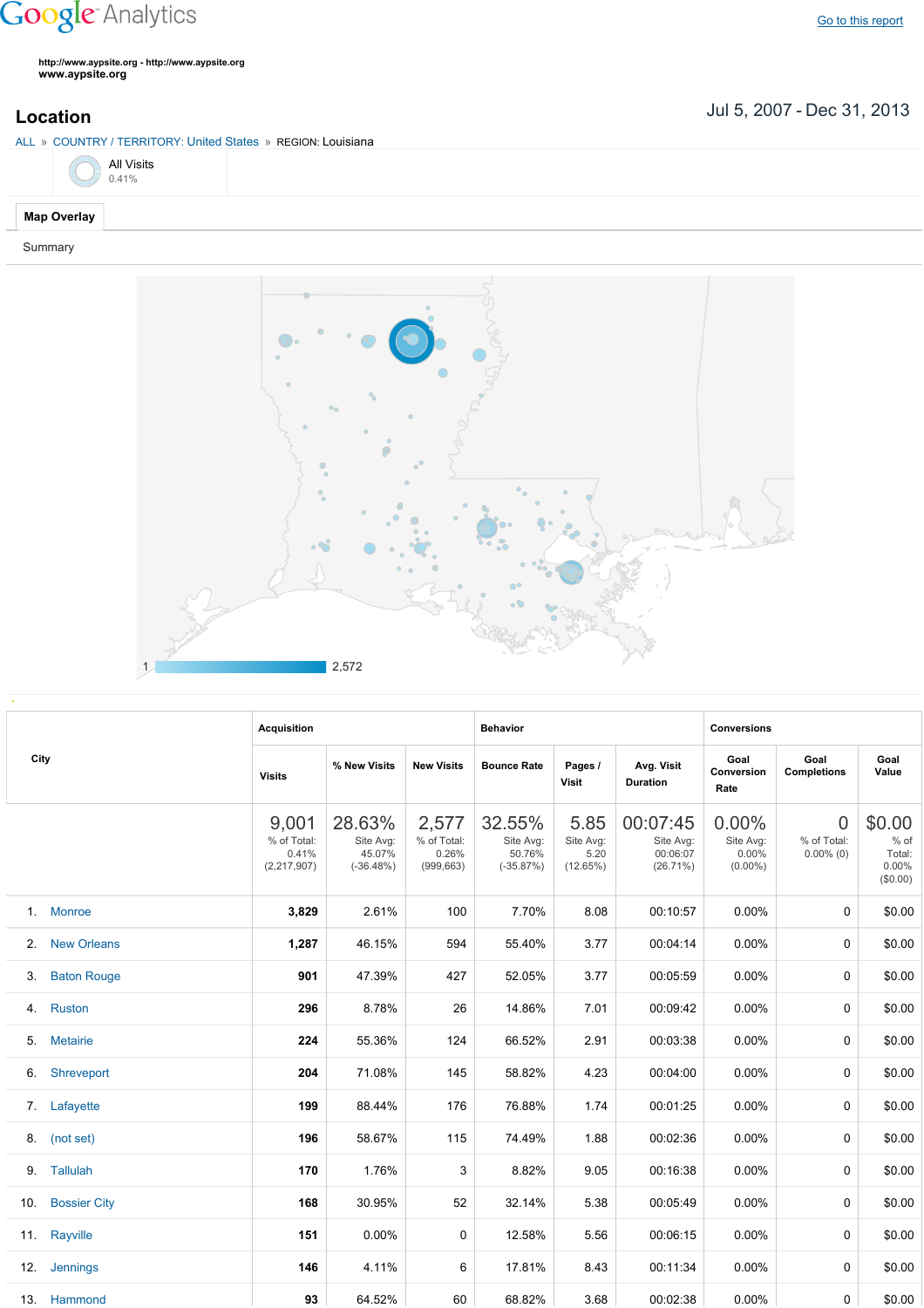|     | 14. Winnsboro      | 88             | 1.14%   | $\mathbf{1}$   | 11.36%   | 6.72  | 00:06:47 | 0.00%    | 0           | \$0.00 |
|-----|--------------------|----------------|---------|----------------|----------|-------|----------|----------|-------------|--------|
|     | 15. Denham Springs | 63             | 76.19%  | 48             | 68.25%   | 3.21  | 00:02:43 | 0.00%    | 0           | \$0.00 |
|     | 16. Alexandria     | 58             | 67.24%  | 39             | 75.86%   | 2.17  | 00:01:48 | 0.00%    | 0           | \$0.00 |
|     | 17. Opelousas      | 57             | 28.07%  | 16             | 42.11%   | 10.68 | 00:11:21 | 0.00%    | 0           | \$0.00 |
|     | 18. Lake Charles   | 54             | 92.59%  | 50             | 57.41%   | 3.50  | 00:04:32 | 0.00%    | 0           | \$0.00 |
|     | 19. Mandeville     | 48             | 95.83%  | 46             | 75.00%   | 1.98  | 00:01:11 | $0.00\%$ | 0           | \$0.00 |
|     | 20. Covington      | 38             | 84.21%  | 32             | 57.89%   | 3.89  | 00:04:01 | $0.00\%$ | 0           | \$0.00 |
|     | 21. Pineville      | 38             | 57.89%  | 22             | 28.95%   | 6.16  | 00:05:21 | $0.00\%$ | 0           | \$0.00 |
|     | 22. Slidell        | 35             | 88.57%  | 31             | 65.71%   | 1.94  | 00:02:27 | $0.00\%$ | 0           | \$0.00 |
|     | 23. Houma          | 33             | 84.85%  | 28             | 81.82%   | 1.61  | 00:02:11 | $0.00\%$ | 0           | \$0.00 |
|     | 24. Westlake       | 31             | 87.10%  | 27             | 51.61%   | 4.19  | 00:04:44 | $0.00\%$ | 0           | \$0.00 |
|     | 25. Kenner         | 29             | 75.86%  | 22             | 68.97%   | 2.24  | 00:04:24 | $0.00\%$ | 0           | \$0.00 |
|     | 26. Springhill     | 28             | 28.57%  | 8              | 28.57%   | 5.79  | 00:05:05 | $0.00\%$ | 0           | \$0.00 |
|     | 27. Bogalusa       | 26             | 11.54%  | 3              | 53.85%   | 5.15  | 00:13:00 | $0.00\%$ | 0           | \$0.00 |
|     | 28. Thibodaux      | 26             | 92.31%  | 24             | 57.69%   | 2.08  | 00:05:07 | $0.00\%$ | 0           | \$0.00 |
|     | 29. Leesville      | 23             | 100.00% | 23             | 78.26%   | 2.91  | 00:01:35 | 0.00%    | 0           | \$0.00 |
|     | 30. Marrero        | 23             | 78.26%  | 18             | 91.30%   | 1.09  | 00:00:13 | $0.00\%$ | 0           | \$0.00 |
|     | 31. West Monroe    | 23             | 56.52%  | 13             | 56.52%   | 4.52  | 00:05:44 | 0.00%    | 0           | \$0.00 |
|     | 32. Harvey         | 21             | 52.38%  | 11             | 57.14%   | 3.38  | 00:04:31 | $0.00\%$ | 0           | \$0.00 |
|     | 33. Prairieville   | 19             | 89.47%  | 17             | 89.47%   | 1.16  | 00:00:05 | 0.00%    | 0           | \$0.00 |
|     | 34. Luling         | 18             | 88.89%  | 16             | 61.11%   | 2.56  | 00:05:43 | $0.00\%$ | 0           | \$0.00 |
| 35. | <b>Minden</b>      | 18             | 33.33%  | 6              | 38.89%   | 4.00  | 00:02:29 | $0.00\%$ | 0           | \$0.00 |
| 36. | <b>Bastrop</b>     | 17             | 47.06%  | 8              | 29.41%   | 7.29  | 00:05:22 | $0.00\%$ | $\mathbf 0$ | \$0.00 |
|     | 37. Galliano       | 17             | 11.76%  | 2              | 17.65%   | 4.71  | 00:14:37 | $0.00\%$ | 0           | \$0.00 |
|     | 38. Gonzales       | 17             | 94.12%  | 16             | 64.71%   | 2.71  | 00:03:19 | $0.00\%$ | 0           | \$0.00 |
|     | 39. New Iberia     | 17             | 76.47%  | 13             | 70.59%   | 1.76  | 00:02:34 | $0.00\%$ | 0           | \$0.00 |
| 40. | Chataignier        | 15             | 0.00%   | 0              | $0.00\%$ | 11.20 | 00:18:12 | $0.00\%$ | 0           | \$0.00 |
|     | 41. Ville Platte   | 15             | 80.00%  | 12             | 66.67%   | 3.60  | 00:08:12 | $0.00\%$ | 0           | \$0.00 |
|     | 42. Cut Off        | 13             | 30.77%  | 4              | 76.92%   | 1.62  | 00:00:16 | $0.00\%$ | 0           | \$0.00 |
|     | 43. Gretna         | 13             | 92.31%  | 12             | 38.46%   | 6.00  | 00:10:06 | $0.00\%$ | 0           | \$0.00 |
|     | 44. DeRidder       | 12             | 100.00% | 12             | 83.33%   | 1.33  | 00:01:32 | $0.00\%$ | 0           | \$0.00 |
|     | 45. Larose         | 11             | 72.73%  | 8              | 54.55%   | 1.64  | 00:02:08 | $0.00\%$ | 0           | \$0.00 |
|     | 46. Natchitoches   | 11             | 100.00% | 11             | 90.91%   | 1.45  | 00:01:22 | $0.00\%$ | 0           | \$0.00 |
|     | 47. Collinston     | 10             | 0.00%   | 0              | $0.00\%$ | 8.40  | 00:09:29 | 0.00%    | 0           | \$0.00 |
|     | 48. LaPlace        | 9              | 100.00% | 9              | 88.89%   | 1.11  | 00:00:17 | 0.00%    | 0           | \$0.00 |
|     | 49. Breaux Bridge  | 8              | 87.50%  | $\overline{7}$ | 87.50%   | 3.38  | 00:02:40 | $0.00\%$ | 0           | \$0.00 |
|     | 50. Destrehan      | 7              | 100.00% | $\overline{7}$ | 71.43%   | 1.86  | 00:00:28 | $0.00\%$ | 0           | \$0.00 |
|     | 51. Jena           | $\overline{7}$ | 85.71%  | 6              | 57.14%   | 3.43  | 00:07:41 | $0.00\%$ | 0           | \$0.00 |
|     | 52. Sunset         | 7              | 100.00% | $\overline{7}$ | 85.71%   | 1.86  | 00:02:42 | $0.00\%$ | 0           | \$0.00 |
|     | 53. Abbeville      | 6              | 100.00% | 6              | 83.33%   | 2.83  | 00:00:57 | $0.00\%$ | 0           | \$0.00 |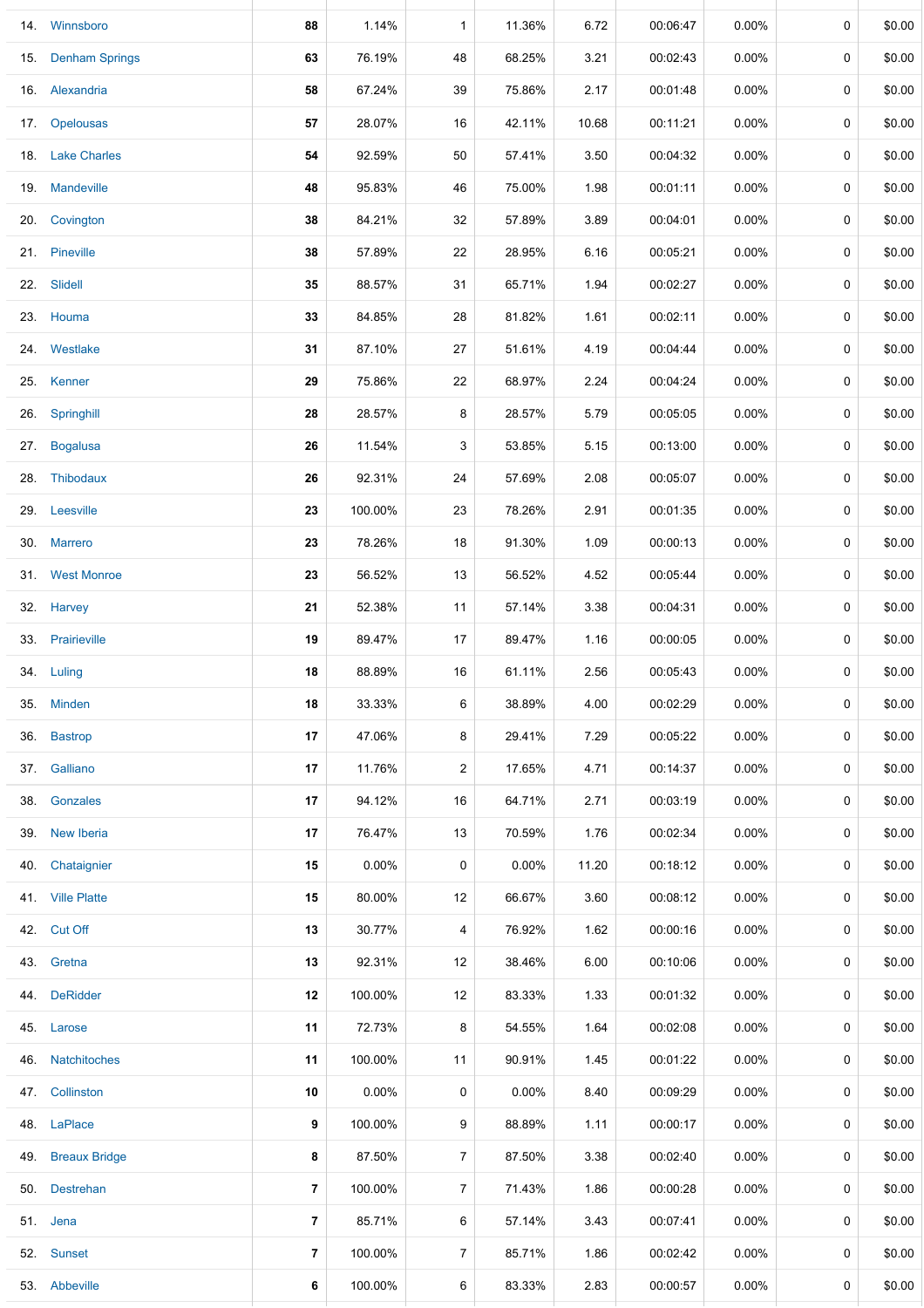|     | 54. Broussard       | 6            | 100.00%  | 6              | 100.00%  | 1.00            | 00:00:00        | 0.00%    | 0        | \$0.00 |
|-----|---------------------|--------------|----------|----------------|----------|-----------------|-----------------|----------|----------|--------|
| 55. | Crowley             | 6            | 100.00%  | 6              | 100.00%  | 1.00            | 00:00:00        | $0.00\%$ | 0        | \$0.00 |
|     | 56. Franklin        | 6            | 100.00%  | 6              | 100.00%  | 1.00            | 00:00:00        | $0.00\%$ | 0        | \$0.00 |
|     | 57. Sunshine        | 6            | 83.33%   | 5              | 100.00%  | 1.00            | 00:00:00        | $0.00\%$ | 0        | \$0.00 |
|     | 58. Chalmette       | 5            | 80.00%   | 4              | 80.00%   | 1.20            | 00:00:11        | $0.00\%$ | 0        | \$0.00 |
|     | 59. Eunice          | 5            | 80.00%   | 4              | 100.00%  | 1.00            | 00:00:00        | $0.00\%$ | 0        | \$0.00 |
|     | 60. Lutcher         | 5            | 100.00%  | 5              | 100.00%  | 1.00            | 00:00:00        | $0.00\%$ | 0        | \$0.00 |
|     | 61. New Roads       | 5            | 60.00%   | 3              | 80.00%   | 2.80            | 00:01:14        | $0.00\%$ | 0        | \$0.00 |
|     | 62. Sulphur         | 5            | 100.00%  | 5              | 80.00%   | 1.20            | 00:00:55        | $0.00\%$ | 0        | \$0.00 |
|     | 63. Marksville      | 4            | 100.00%  | 4              | 50.00%   | 2.75            | 00:00:58        | $0.00\%$ | 0        | \$0.00 |
|     | 64. Morgan City     | 4            | 100.00%  | 4              | 75.00%   | 1.50            | 00:00:04        | $0.00\%$ | 0        | \$0.00 |
|     | 65. Port Allen      | 4            | 75.00%   | 3              | 100.00%  | 1.00            | 00:00:00        | $0.00\%$ | 0        | \$0.00 |
|     | 66. Winnfield       | 4            | 50.00%   | $\overline{2}$ | 100.00%  | 1.00            | 00:00:00        | $0.00\%$ | 0        | \$0.00 |
|     | 67. Zachary         | 4            | 100.00%  | 4              | 50.00%   | 1.75            | 00:00:46        | $0.00\%$ | 0        | \$0.00 |
|     | 68. Addis           | 3            | 66.67%   | $\overline{c}$ | 100.00%  | 1.00            | 00:00:00        | $0.00\%$ | 0        | \$0.00 |
|     | 69. Belle Chasse    | 3            | 33.33%   | $\mathbf{1}$   | 100.00%  | 1.00            | 00:00:00        | 0.00%    | 0        | \$0.00 |
| 70. | Greensburg          | 3            | 33.33%   | $\mathbf{1}$   | 66.67%   | 1.33            | 00:01:14        | $0.00\%$ | 0        | \$0.00 |
|     | 71. Kaplan          | 3            | 100.00%  | 3              | 66.67%   | 1.67            | 00:00:11        | $0.00\%$ | 0        | \$0.00 |
|     | 72. Westwego        | 3            | 100.00%  | 3              | 33.33%   | 1.67            | 00:00:48        | $0.00\%$ | 0        | \$0.00 |
|     | 73. Baker           | 2            | 100.00%  | $\overline{c}$ | 50.00%   | 1.50            | 00:00:01        | $0.00\%$ | 0        | \$0.00 |
|     | 74. Grambling       | 2            | 100.00%  | $\overline{2}$ | 100.00%  | 1.00            | 00:00:00        | $0.00\%$ | 0        | \$0.00 |
|     | 75. Killona         | $\mathbf{2}$ | 100.00%  | $\overline{2}$ | $0.00\%$ | 14.00           | 00:13:26        | 0.00%    | 0        | \$0.00 |
|     | 76. Many            | 2            | 50.00%   | $\mathbf{1}$   | 100.00%  | 1.00            | 00:00:00        | $0.00\%$ | 0        | \$0.00 |
|     | 77. Oberlin         | $\mathbf{2}$ | 50.00%   | $\mathbf{1}$   | 0.00%    | 3.00            | 00:19:03        | $0.00\%$ | 0        | \$0.00 |
|     | 78. Fort Polk South | 2            | 50.00%   | $\mathbf{1}$   | 100.00%  | 1.00            | 00:00:00        | $0.00\%$ | 0        | \$0.00 |
|     | 79. Madisonville    | $\mathbf{2}$ | 100.00%  | $\overline{2}$ | 0.00%    | 5.00            | 00:10:10        | $0.00\%$ | 0        | \$0.00 |
|     | 80. Amite City      | 1            | 100.00%  | $\mathbf{1}$   | 100.00%  | 1.00            | 00:00:00        | $0.00\%$ | 0        | \$0.00 |
|     | 81. Arabi           | 1            | 100.00%  | $\mathbf{1}$   | 0.00%    | 4.00            | 00:06:41        | $0.00\%$ | 0        | \$0.00 |
|     | 82. Arcadia         | 1.           | 100.00%  | $\mathbf{1}$   | $0.00\%$ | 4.00            | 00:03:05        | $0.00\%$ | 0        | \$0.00 |
|     | 83. Arnaudville     | 1.           | $0.00\%$ | 0              | 100.00%  | 1.00            | 00:00:00        | $0.00\%$ | 0        | \$0.00 |
|     | 84. Ball            | 1.           | 100.00%  | $\mathbf{1}$   | 100.00%  | 1.00            | 00:00:00        | $0.00\%$ | 0        | \$0.00 |
|     | 85. Barksdale AFB   | 1            | 100.00%  | $\mathbf{1}$   | 100.00%  | 1.00            | 00:00:00        | $0.00\%$ | 0        | \$0.00 |
|     | 86. Bunkie          | 1            | 100.00%  | $\mathbf{1}$   | 100.00%  | 1.00            | 00:00:00        | $0.00\%$ | 0        | \$0.00 |
|     | 87. Carencro        | 1            | 100.00%  | $\mathbf{1}$   | 100.00%  | 1.00            | 00:00:00        | $0.00\%$ | 0        | \$0.00 |
|     | 88. Colfax          | 1            | 100.00%  | $\mathbf{1}$   | 100.00%  | 1.00            | 00:00:00        | $0.00\%$ | 0        | \$0.00 |
|     | 89. Folsom          | 1.           | 100.00%  | $\mathbf{1}$   | 100.00%  | 1.00            | 00:00:00        | $0.00\%$ | 0        | \$0.00 |
|     | 90. Franklinton     | 1.           | 100.00%  | $\mathbf{1}$   | 100.00%  | 1.00            | 00:00:00        | $0.00\%$ | 0        | \$0.00 |
|     | 91. Geismar         | 1            | 100.00%  | $\mathbf{1}$   | 0.00%    | 2.00            | 00:00:09        | $0.00\%$ | 0        | \$0.00 |
|     | 92. Keithville      | 1            | 100.00%  | $\mathbf{1}$   | 100.00%  | 1.00            | 00:00:00        | $0.00\%$ | 0        | \$0.00 |
|     | 93. Mansfield       | 1.           | 100.00%  | $\mathbf{1}$   | 100.00%  | 1.00            | 00:00:00        | $0.00\%$ | $\Omega$ | \$0.00 |
| QΔ  | <b>Norco</b>        | $\mathbf 1$  | 100 00%  | $\mathbf{1}$   | 100 00%  | $1 \cap \Omega$ | <b>UU-UU-UU</b> | በ በበ%    | U        | ደበ በበ  |